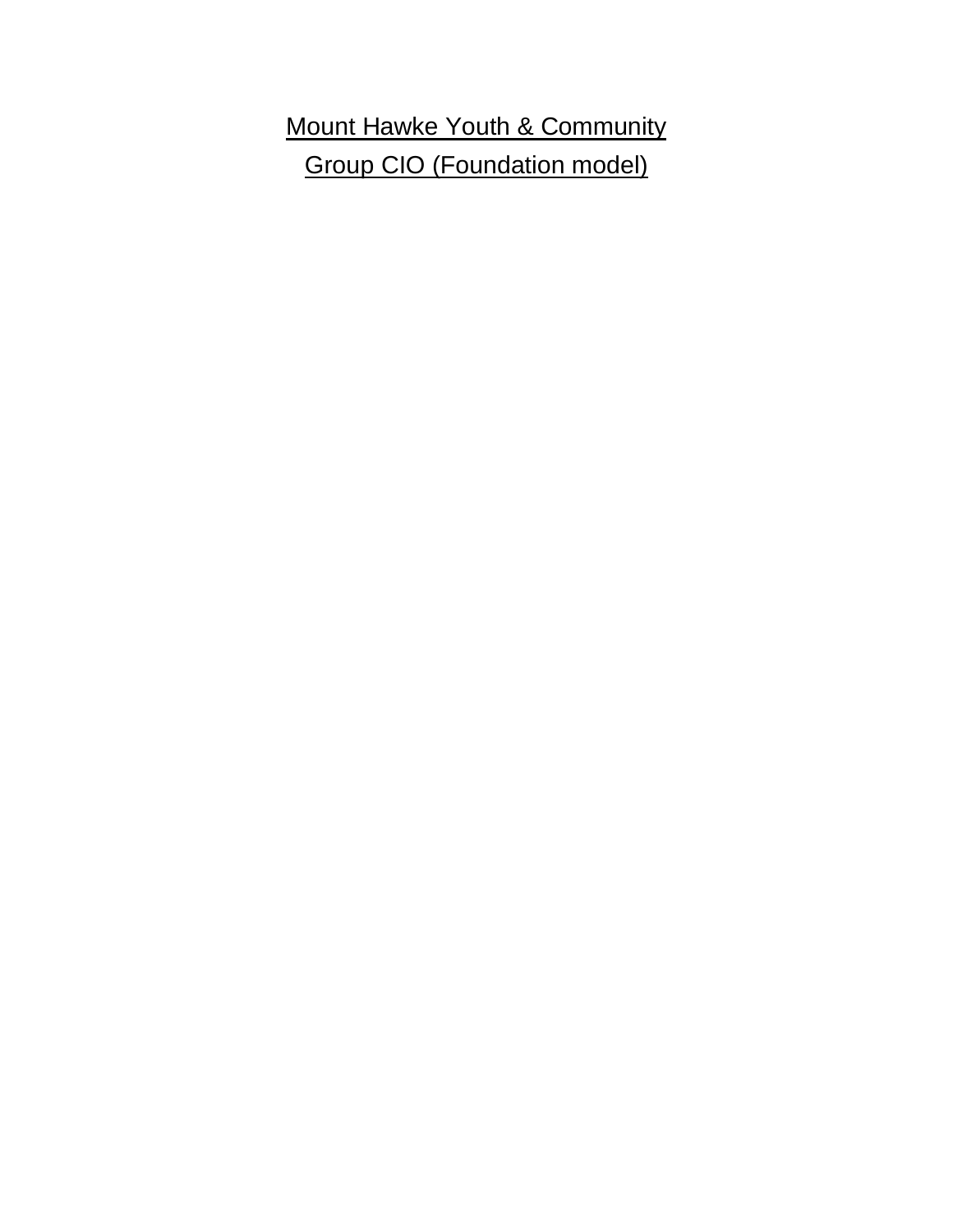# **('Foundation' model constitution)**

Date of constitution (last amended):

### **1. Name**

The name of the Charitable Incorporated Organisation ("the CIO") is *Mount Hawke Youth & Community Group*.

# **2. National location of principal office**

The CIO must have a principal office in England or Wales. The principal office of the CIO is in England.

## <span id="page-1-0"></span>**3. Objects**

The objects of the CIO are:

To promote for the benefit of the inhabitants of Cornwall and the surrounding area, the provision of facilities for recreation or other leisure time occupation, in particular but not exclusively, skateboarding , and bmx biking for individuals who have need of such facilities by reason of their youth, age or social and economic circumstances or for the public at large in the interests of social welfare and with the object of improving the condition of life of the said inhabitants.

## **4. Powers**

The CIO has power to do anything which is calculated to further its objects or is conducive or incidental to doing so. In particular, the CIO has power to:

- (a) Borrow money and to charge the whole or any part of its property as security for the repayment of the money borrowed. The CIO must comply as appropriate with sections 124 and 125 of the Charities Act 2011, if it wishes to mortgage land.
- (b) Buy, take on lease or in exchange, hire or otherwise acquire any property and to maintain and equip it for use.
- (c) Sell, lease or otherwise dispose of all or any part of the property belonging to the CIO. In exercising this power, the CIO must comply as appropriate with sections 117 and 119-123 of the Charities Act 2011.
- (d) Employ and remunerate such staff as are necessary for carrying out the work of the CIO. The CIO may employ or remunerate a charity trustee only to the extent that it is permitted to do so by clause [6](#page-2-0) (Benefits and payments to charity trustees and connected persons) and provided it complies with the conditions of that clause.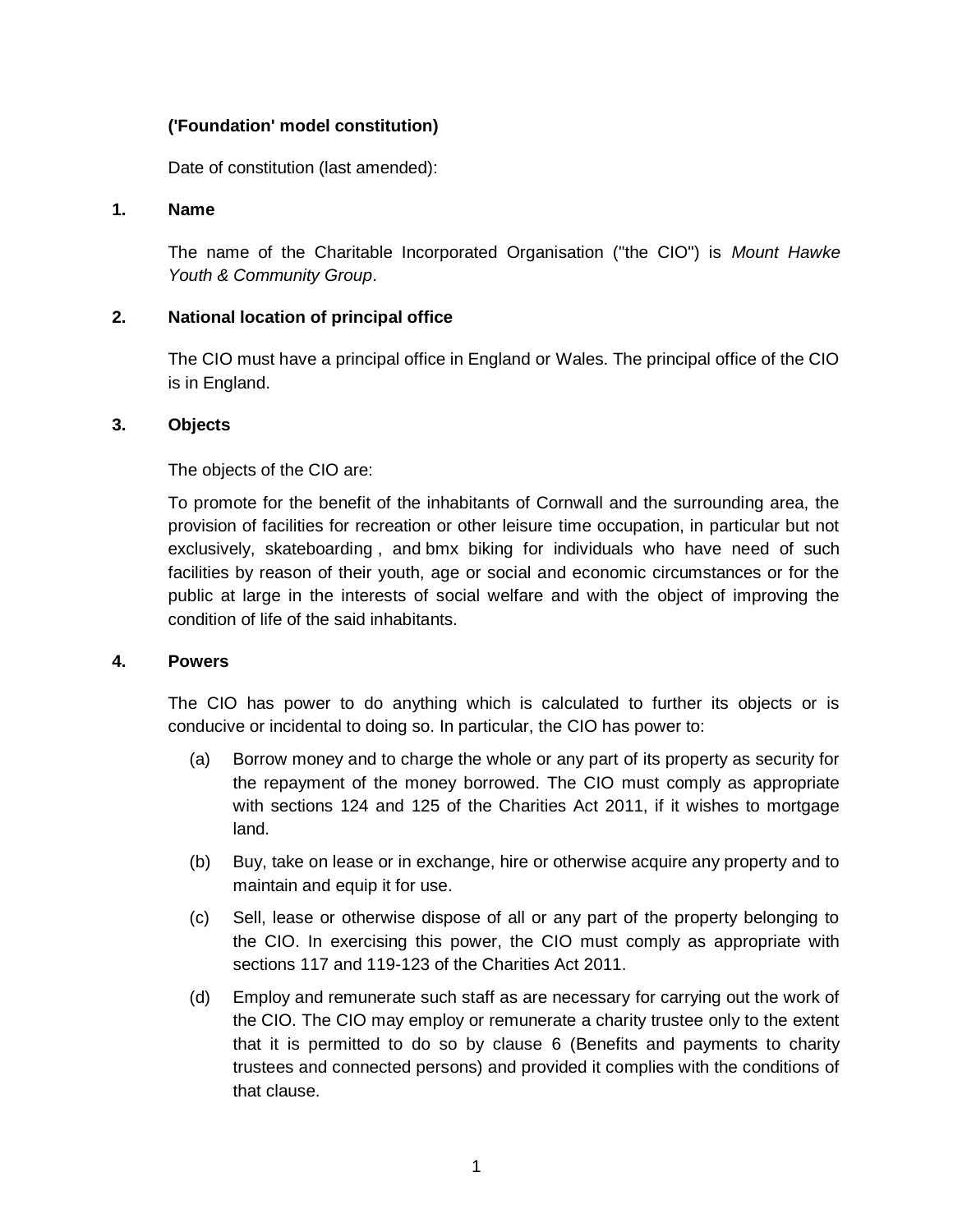(e) Deposit or invest funds, employ a professional fund-manager, and arrange for the investments or other property of the CIO to be held in the name of a nominee, in the same manner and subject to the same conditions as the trustees of a trust are permitted to do by the Trustee Act 2000.

## **5. Application of income and property**

- 5.1 The income and property of the CIO must be applied solely towards the promotion of the objects.
	- (a) a charity trustee is entitled to be reimbursed from the property of the CIO or may pay out of such property reasonable expenses properly incurred by him or her when acting on behalf of the CIO.
	- (b) a charity trustee may benefit from trustee indemnity insurance cover purchased at the CIO's expense in accordance with, and subject to the conditions in, section 189 of the Charities Act 2011.
- 5.2 None of the income or property of the CIO may be paid or transferred directly or indirectly by way of dividend, bonus or otherwise by way of profit to any member of the CIO.
- 5.3 Nothing in this clause shall prevent a charity trustee or connected person receiving any benefit or payment which is authorised by clause [6.](#page-2-0)

## <span id="page-2-0"></span>**6. Benefits and payments to charity trustees and connected persons**

## **6.1 General provisions**

No charity trustee or connected person may:

- (a) Buy or receive any goods or services from the CIO on terms preferential to those applicable to members of the public.
- (b) Sell goods, services, or any interest in land to the CIO.
- (c) Be employed by, or receive any remuneration from, the CIO.
- (d) Receive any other financial benefit from the CIO.

Unless the payment or benefit is permitted by clause [6.2](#page-2-1) or authorised by the court or the prior written consent of the Charity Commission ("the Commission") has been obtained. In this clause, a "financial benefit" means a benefit, direct or indirect, which is either money or has a monetary value.

## <span id="page-2-1"></span>**6.2 Scope and powers permitting trustees' or connected persons' benefits**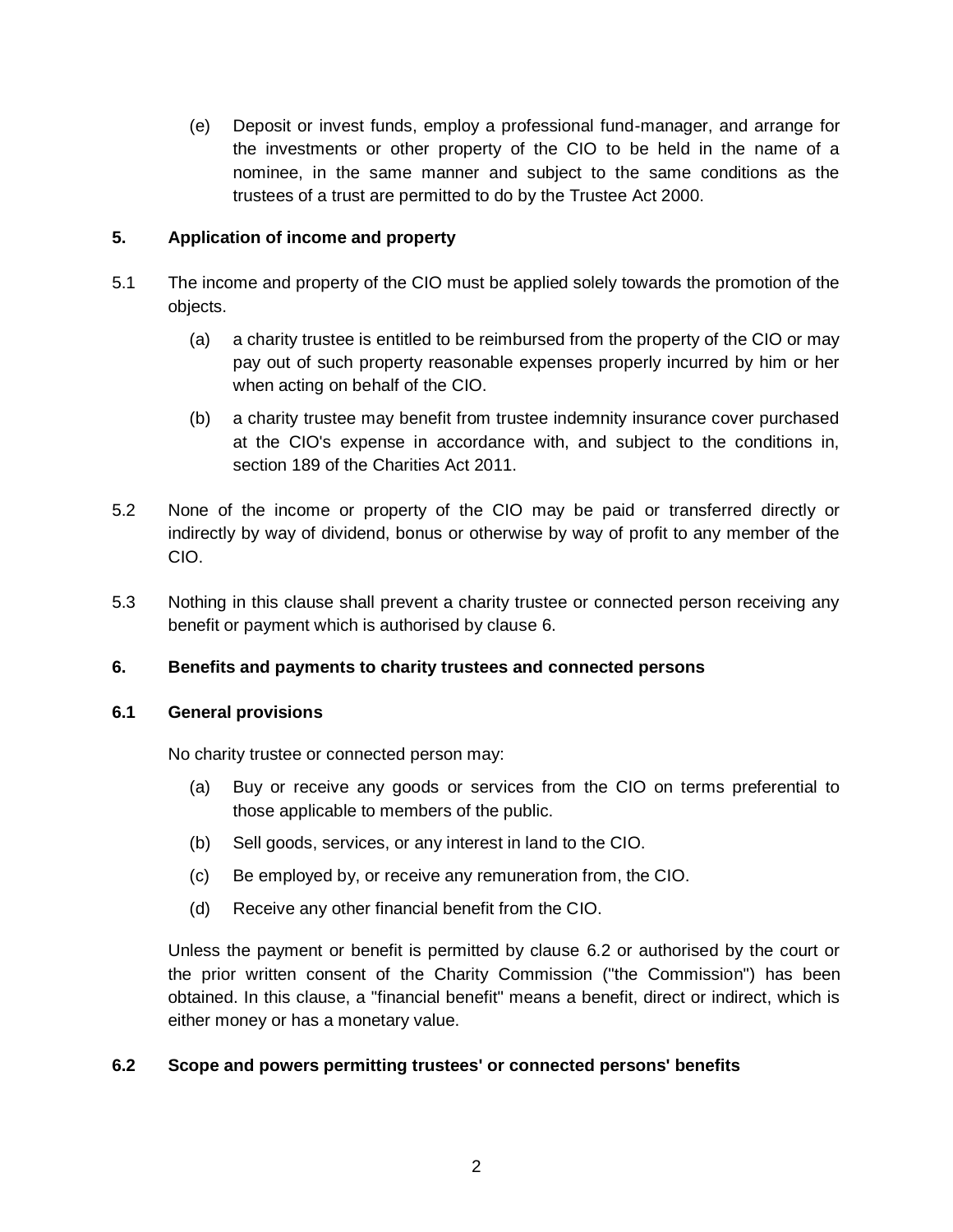- (a) A charity trustee or connected person may receive a benefit from the CIO as a beneficiary of the CIO provided that a majority of the trustees do not benefit in this way.
- (b) A charity trustee or connected person may enter into a contract for the supply of services, or of goods that are supplied in connection with the provision of services, to the CIO where that is permitted in accordance with, and subject to the conditions in, sections 185 to 188 of the Charities Act 2011.
- <span id="page-3-1"></span>(c) Subject to clause [6.3](#page-3-0) a charity trustee or connected person may provide the CIO with goods that are not supplied in connection with services provided to the CIO by the charity trustee or connected person.
- (d) A charity trustee or connected person may receive interest on money lent to the CIO at a reasonable and proper rate which must be not more than the Bank of England bank rate (also known as the base rate).
- (e) A charity trustee or connected person may receive rent for premises let by the trustee or connected person to the CIO. The amount of the rent and the other terms of the lease must be reasonable and proper. The charity trustee concerned must withdraw from any meeting at which such a proposal or the rent or other terms of the lease are under discussion.
- (f) A charity trustee or connected person may take part in the normal trading and fundraising activities of the CIO on the same terms as members of the public.

## <span id="page-3-0"></span>**6.3 Payment for supply of goods only – controls**

The CIO and its charity trustees may only rely upon the authority provided by clause 6.[2\(c\)](#page-3-1) if each of the following conditions is satisfied:

- (a) The amount or maximum amount of the payment for the goods is set out in a written agreement between the CIO and the charity trustee or connected person supplying the goods ("the supplier").
- (b) The amount or maximum amount of the payment for the goods does not exceed what is reasonable in the circumstances for the supply of the goods in question.
- (c) The other charity trustees are satisfied that it is in the best interests of the CIO to contract with the supplier rather than with someone who is not a charity trustee or connected person. In reaching that decision the charity trustees must balance the advantage of contracting with a charity trustee or connected person against the disadvantages of doing so.
- (d) The supplier is absent from the part of any meeting at which there is discussion of the proposal to enter into a contract or arrangement with him or her or it with regard to the supply of goods to the CIO.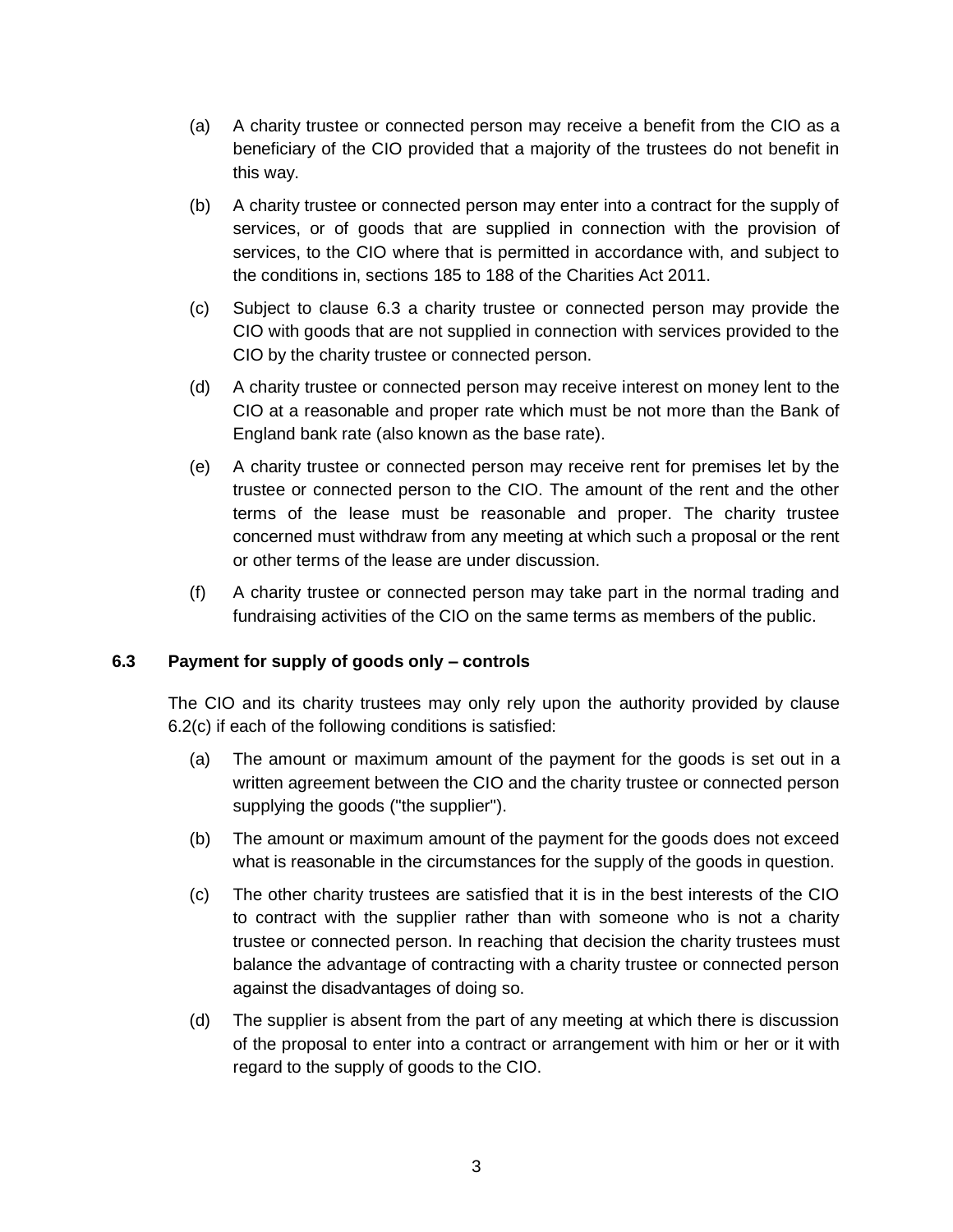- (e) The supplier does not vote on any such matter and is not to be counted when calculating whether a quorum of charity trustees is present at the meeting.
- (f) The reason for their decision is recorded by the charity trustees in the minute book.
- (g) A majority of the charity trustees then in office are not in receipt of remuneration or payments authorised by clause [6.](#page-2-0)
- 6.4 In clause [6.2](#page-2-1) and clause [6.3:](#page-3-0)
	- (a) "The CIO" includes any company in which the CIO:
		- (i) holds more than 50% of the shares; or
		- (ii) controls more than 50% of the voting rights attached to the shares; or
		- (iii) has the right to appoint one or more directors to the board of the company.
	- (b) "Connected person" includes any person within the definition set out in clause [30](#page-15-0) (Interpretation).

## <span id="page-4-1"></span>**7. Conflicts of interest and conflicts of loyalty**

- <span id="page-4-0"></span>7.1 A charity trustee must:
	- (a) Declare the nature and extent of any interest, direct or indirect, which he or she has in a proposed transaction or arrangement with the CIO or in any transaction or arrangement entered into by the CIO which has not previously been declared.
	- (b) Absent himself or herself from any discussions of the charity trustees in which it is possible that a conflict of interest will arise between his or her duty to act solely in the interests of the CIO and any personal interest (including but not limited to any financial interest).
- 7.2 Any charity trustee absenting himself or herself from any discussions in accordance with clause [7.1](#page-4-0) must not vote or be counted as part of the quorum in any decision of the charity trustees on the matter.

#### **8. Liability of members to contribute to the assets of the CIO if it is wound up**

If the CIO is wound up, the members of the CIO have no liability to contribute to its assets and no personal responsibility for settling its debts and liabilities.

#### **9. Charity trustees**

### **9.1 Functions and duties of charity trustees**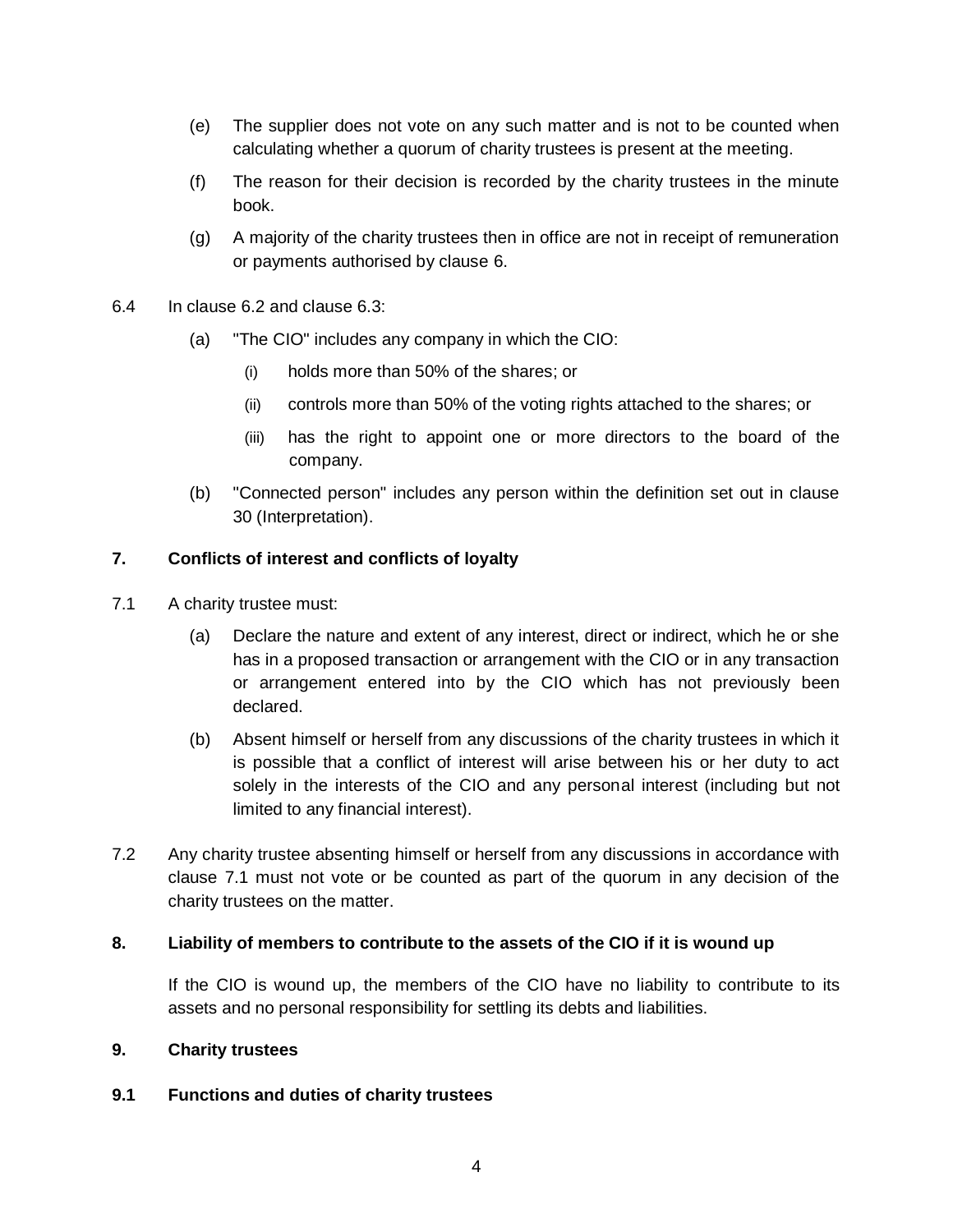The charity trustees shall manage the affairs of the CIO and may for that purpose exercise all the powers of the CIO. It is the duty of each charity trustee:

- (a) To exercise his or her powers and to perform his or her functions in his or her capacity as a trustee of the CIO in the way he or she decides in good faith would be most likely to further the purposes of the CIO.
- (b) To exercise, in the performance of those functions, such care and skill as is reasonable in the circumstances having regard in particular to:
	- (i) any special knowledge or experience that he or she has or holds himself or herself out as having; and,
	- (ii) if he or she acts as a charity trustee of the CIO in the course of a business or profession, to any special knowledge or experience that it is reasonable to expect of a person acting in the course of that kind of business or profession.

# **9.2 Eligibility for trusteeship**

- (a) Every charity trustee must be a natural person.
- (b) No individual may be appointed as a charity trustee of the CIO:
	- (i) if he or she is under the age of 16 years; or
	- (ii) if he or she would automatically cease to hold office under the provisions of clause 12.[1\(e\).](#page-7-0)
- (c) No one is entitled to act as a charity trustee whether on appointment or on any re-appointment until he or she has expressly acknowledged, in whatever way the charity trustees decide, his or her acceptance of the office of charity trustee.
- (d) At least one of the trustees of the CIO must be 18 years of age or over. If there is no trustee aged at least 18 years, the remaining trustees may only act to call a meeting of the charity trustees, or appoint a new charity trustee.

# **9.3 Number of charity trustees**

- (a) There must be at least three charity trustees. If the number falls below this minimum, the remaining trustee or trustees may act only to call a meeting of the charity trustees, or appoint a new charity trustee.
- (b) The maximum number of charity trustees is 12. The charity trustees may not appoint any charity trustee if as a result the number of charity trustees would exceed the maximum.

## **9.4 First charity trustees**

The first charity trustees are as follows ....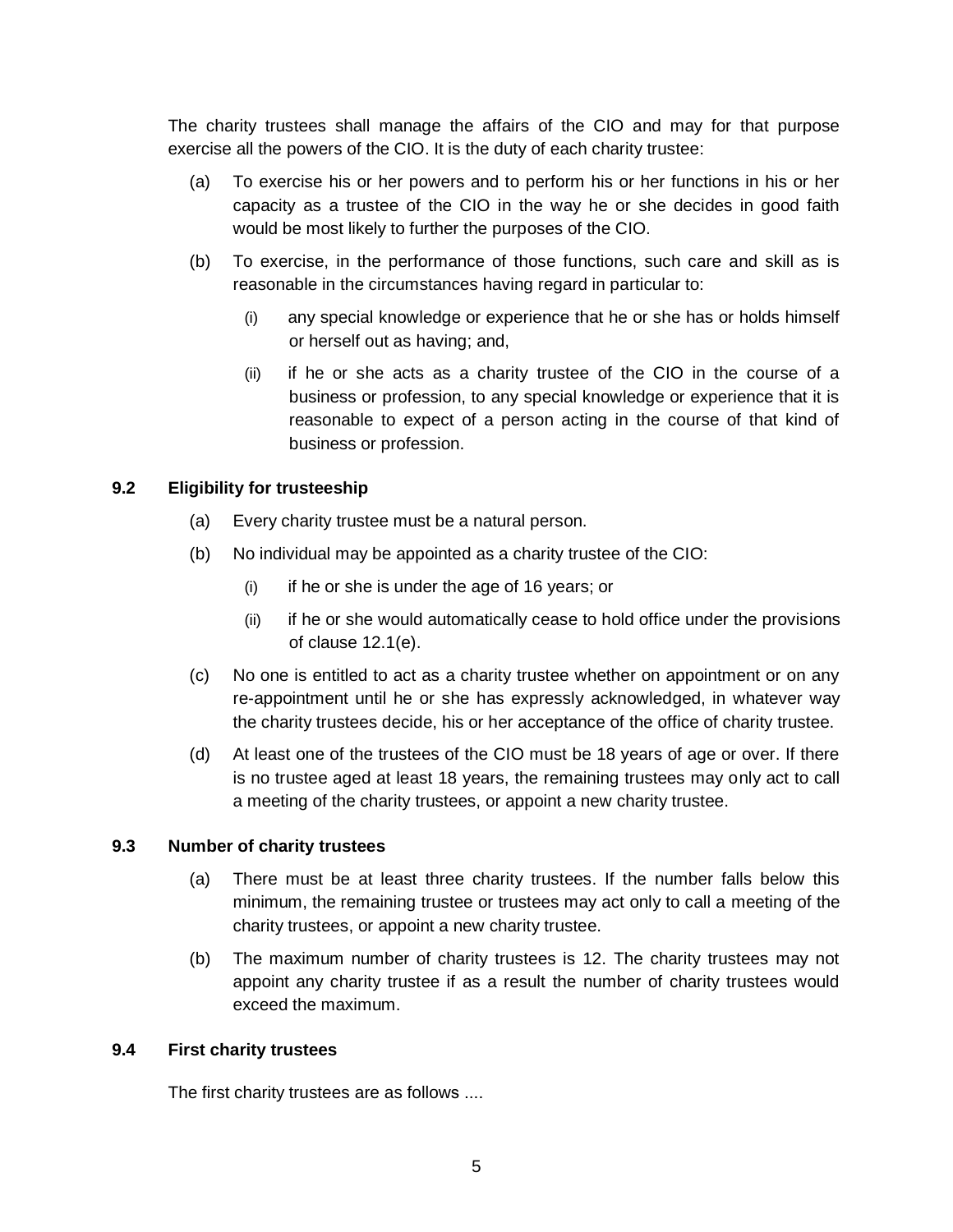- Claire Aymer Chair of Trustees
- Vanessa Luckwell
- Greg Robinson
- Michael Shilton
- Kris Brack
- Peter Wallwork
- Peran Clemence
- Eugene Clemence
- Angela Andrews Treasurer
- Sally Sanders Admin

### **10. Appointment of charity trustees**

## **Appointment for fixed term**

- (a) Apart from the first charity trustees, every trustee must be appointed for a term of three years by a resolution passed at a properly convened meeting of the charity trustees. On expiry of the fixed term the trustee shall be removed as a trustee subject to being eligible for reappointment pursuant to clause 12.3.
- (b) In selecting individuals for appointment as charity trustees, the charity trustees must have regard to the skills, knowledge and experience needed for the effective administration of the CIO.

## **11. Information for new charity trustees**

The charity trustees will make available to each new charity trustee, on or before his or her first appointment:

- (a) A copy of the current version of this constitution.
- (b) A copy of the CIO's latest Trustees' Annual Report and statement of accounts.

# **12. Retirement and removal of charity trustees**

12.1 A charity trustee ceases to hold office if he or she: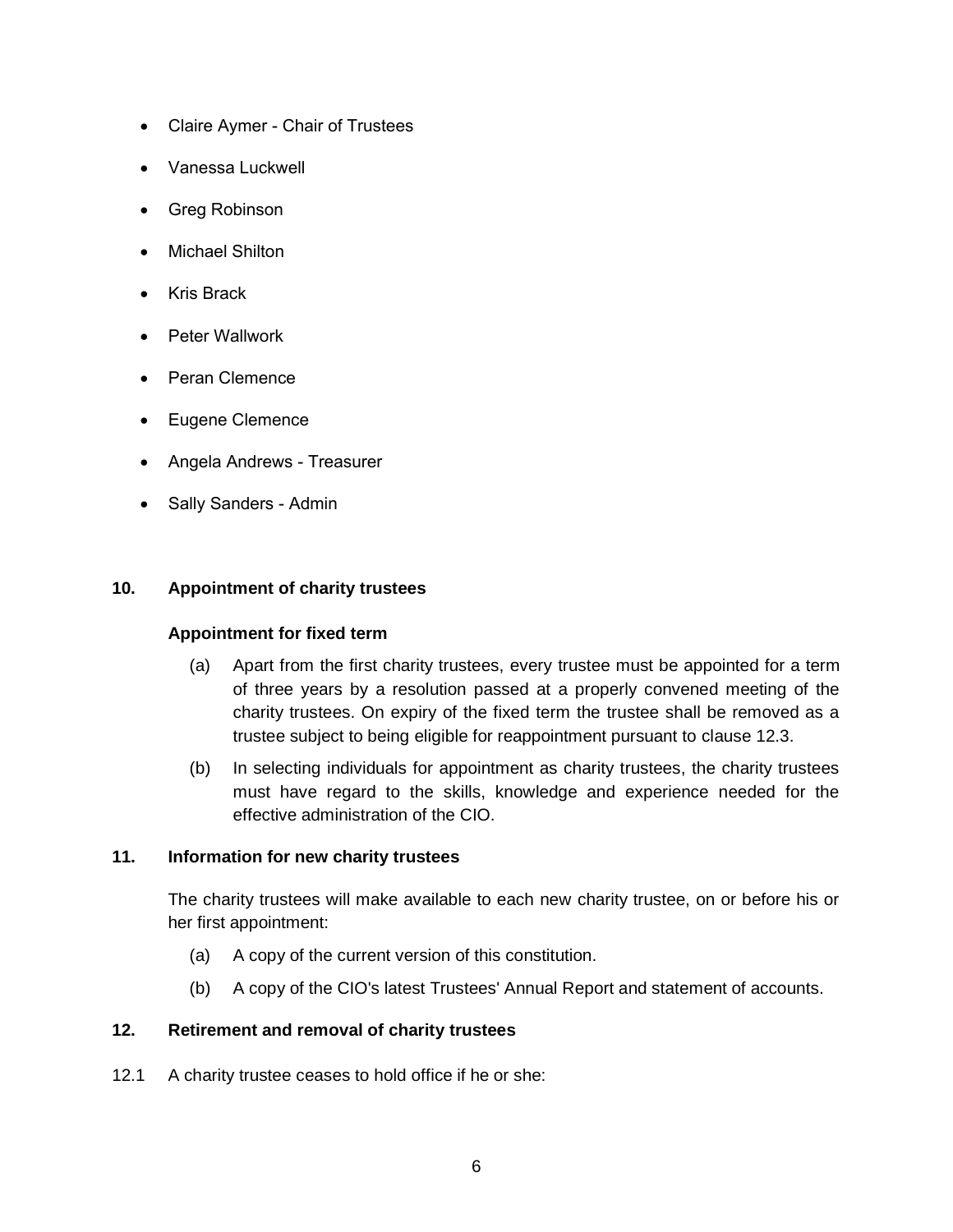- (a) Retires by notifying the CIO in writing (but only if enough charity trustees will remain in office when the notice of resignation takes effect to form a quorum for meetings).
- (b) Is absent without the permission of the charity trustees from all their meetings held within a period of six months and the trustees resolve that his or her office be vacated.
- (c) Dies.
- (d) In the written opinion, given to the company, of a registered medical practitioner treating that person, has become physically or mentally incapable of acting as a director and may remain so for more than three months.
- <span id="page-7-0"></span>(e) Is disqualified from acting as a charity trustee by virtue of sections 178-180 of the Charities Act 2011 (or any statutory re-enactment or modification of that provision).
- 12.2 Any person retiring as a charity trustee is eligible for reappointment.
- 12.3 A charity trustee who has served for three consecutive terms may not be reappointed for a fourth consecutive term but may be reappointed after an interval of at least one year.
- <span id="page-7-1"></span>12.4 A trustee shall be removed from office if a resolution to remove that trustee is proposed at a meeting of the members and it can be shown that on a reasonable basis the trustee has failed to act in the best interests of the CIO. The resolution must be agreed unanimously by the members with the exception of the trustee who is being removed.
- 12.5 A resolution to remove a trustee in accordance with [12.4](#page-7-1) shall not take effect unless the individual concerned has been given at least 14 clear days' notice in writing that the resolution is to be proposed, specifying the circumstances alleged to justify removal from office, and has been given a reasonable opportunity of making oral and/or written representations to the members of the CIO.

## **13. Taking of decisions by charity trustees**

Any decision may be taken either:

- (a) At a meeting of the charity trustees.
- (b) By resolution in writing or electronic form agreed by a majority of all of the charity trustees, which may comprise either a single document or several documents containing the text of the resolution in like form to which a majority of all of the charity trustees has signified their agreement. Such a resolution shall be effective provided that:
	- (i) a copy of the proposed resolution has been sent, at or as near as reasonably practicable to the same time, to all of the charity trustees; and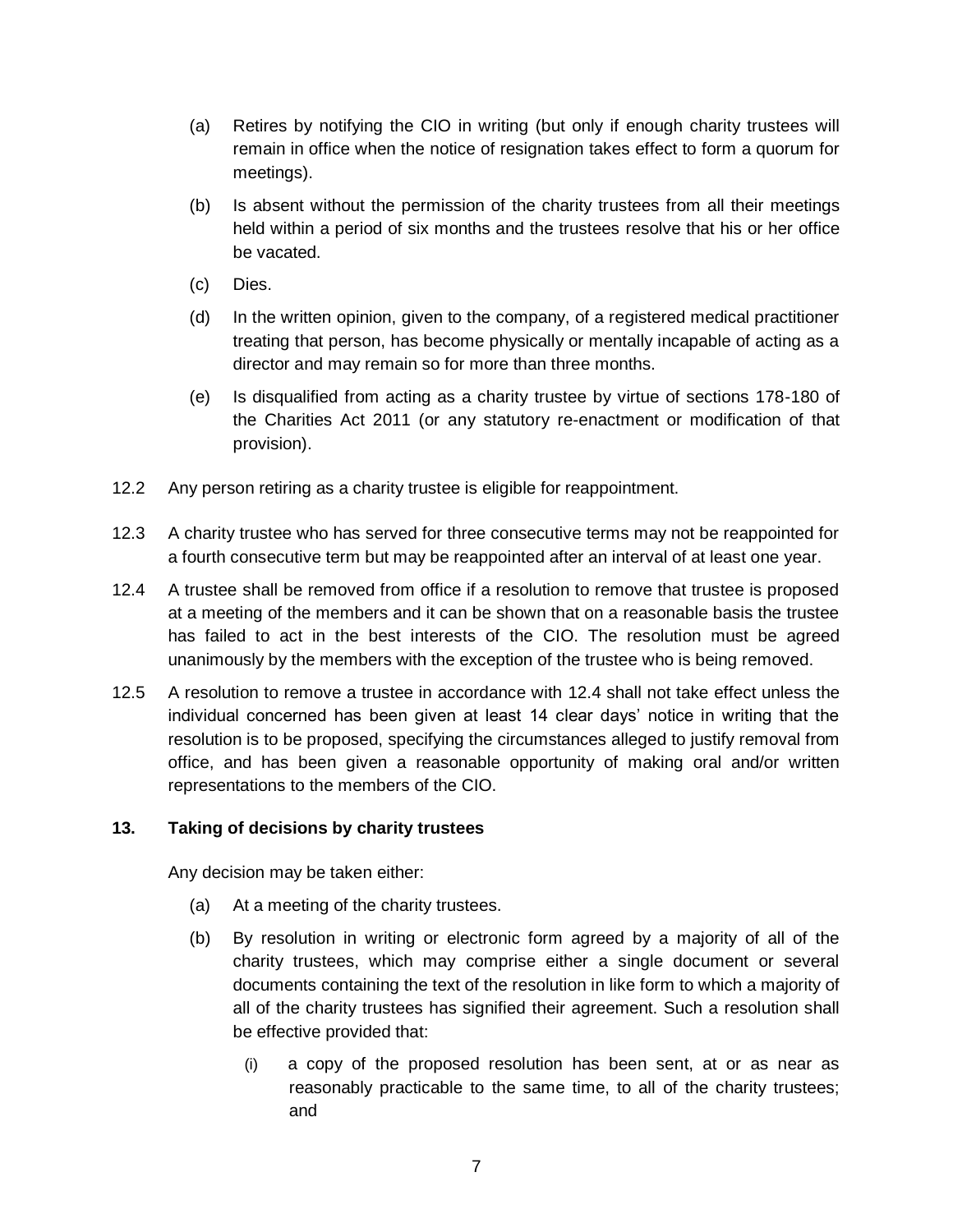(ii) the majority of all of the charity trustees has signified agreement to the resolution in a document or documents which has or have been authenticated by their signature, by a statement of their identity accompanying the document or documents, or in such other manner as the charity trustees have previously resolved, and delivered to the CIO at its principal office or such other place as the trustees may resolve within 28 days of the circulation date.

## **14. Delegation by charity trustees**

- 14.1 The charity trustees may delegate any of their powers or functions to a committee or committees, and, if they do, they shall determine the terms and conditions on which the delegation is made. The charity trustees may at any time alter those terms and conditions, or revoke the delegation.
- 14.2 This power is in addition to the power of delegation in the General Regulations and any other power of delegation available to the charity trustees, but is subject to the following requirements:
	- (a) A committee may consist of two or more persons, but at least one member of each committee must be a charity trustee.
	- (b) The acts and proceedings of any committee must be brought to the attention of the charity trustees as a whole as soon as is reasonably practicable.
	- (c) The charity trustees shall from time to time review the arrangements which they have made for the delegation of their powers.

## **15. Meetings and proceedings of charity trustees**

### **15.1 Calling meetings**

- (a) Any charity trustee may call a meeting of the charity trustees.
- (b) Subject to that, the charity trustees shall decide how their meetings are to be called, and what notice is required.

#### <span id="page-8-0"></span>**15.2 Chairing of meetings**

The charity trustees may appoint one of their number to chair their meetings and may at any time revoke such appointment. If no-one has been so appointed, or if the person appointed is unwilling to preside or is not present within 10 minutes after the time of the meeting, the charity trustees present may appoint one of their number to chair that meeting.

#### **15.3 Procedure at meetings**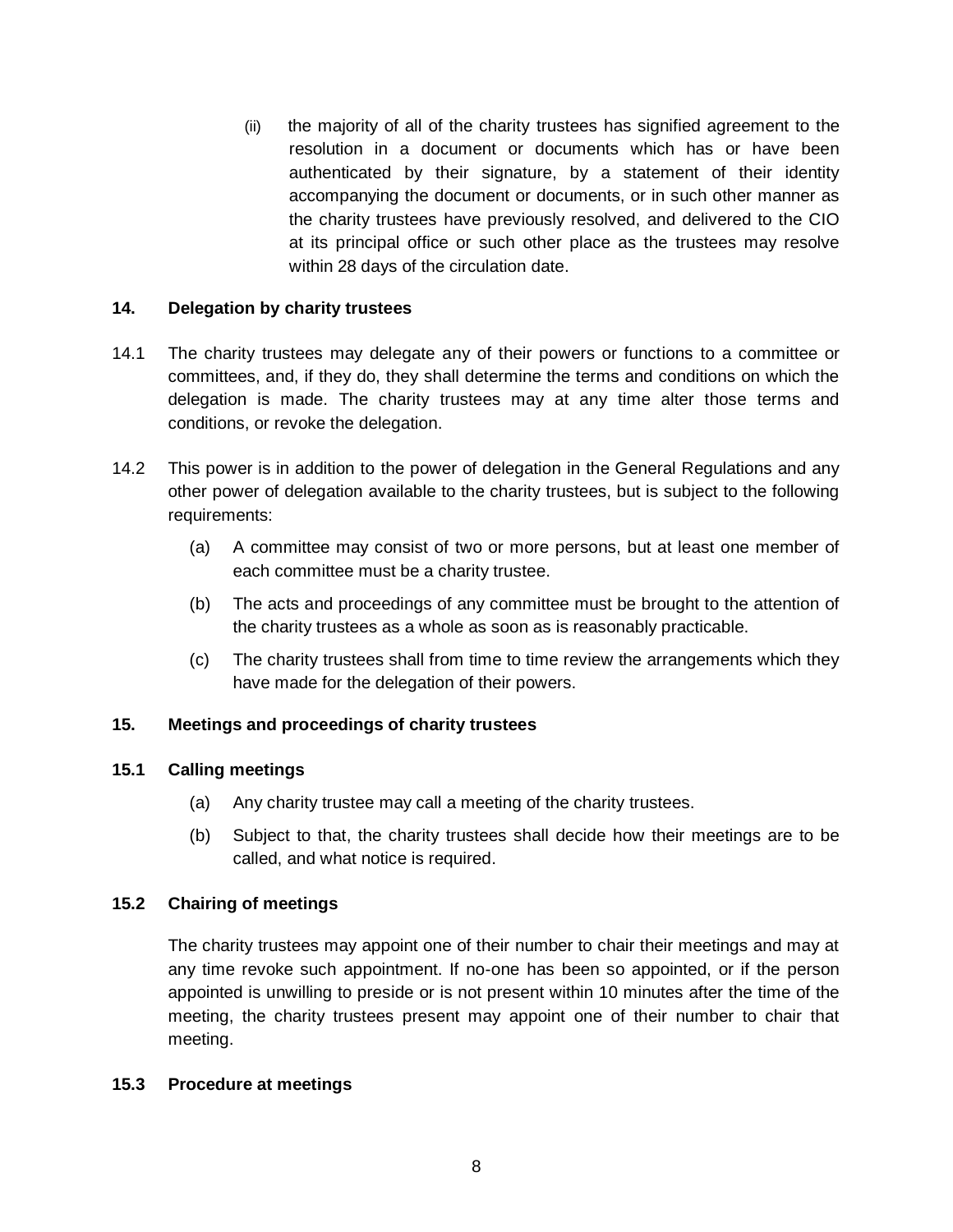- (a) No decision shall be taken at a meeting unless a quorum is present at the time when the decision is taken. The quorum is two charity trustees, or the number nearest to one third of the total number of charity trustees, whichever is greater, or such larger number as the charity trustees may decide from time to time. A charity trustee shall not be counted in the quorum present when any decision is made about a matter upon which he or she is not entitled to vote.
- (b) Questions arising at a meeting shall be decided by a majority of those eligible to vote.
- (c) In the case of an equality of votes, the person who chairs the meeting shall have a second or casting vote.

## <span id="page-9-0"></span>15.4 **Participation in meetings by electronic means**

- (a) A meeting may be held by suitable electronic means agreed by the charity trustees in which each participant may communicate with all the other participants.
- (b) Any charity trustee participating at a meeting by suitable electronic means agreed by the charity trustees in which a participant or participants may communicate with all the other participants shall qualify as being present at the meeting.
- (c) Meetings held by electronic means must comply with rules for meetings, including chairing and the taking of minutes.

#### **16. Membership of the CIO**

- 16.1 The members of the CIO shall be its charity trustees for the time being. The only persons eligible to be members of the CIO are its charity trustees. Membership of the CIO cannot be transferred to anyone else.
- 16.2 Any member and charity trustee who ceases to be a charity trustee automatically ceases to be a member of the CIO.

# **17. Informal or associate (non-voting) membership**

- 17.1 The charity trustees may create associate or other classes of non-voting membership, and may determine the rights and obligations of any such members (including payment of membership fees), and the conditions for admission to, and termination of membership of any such class of members.
- 17.2 Other references in this constitution to "members" and "membership" do not apply to non-voting members, and non-voting members do not qualify as members for any purpose under the Charities Acts, General Regulations or Dissolution Regulations.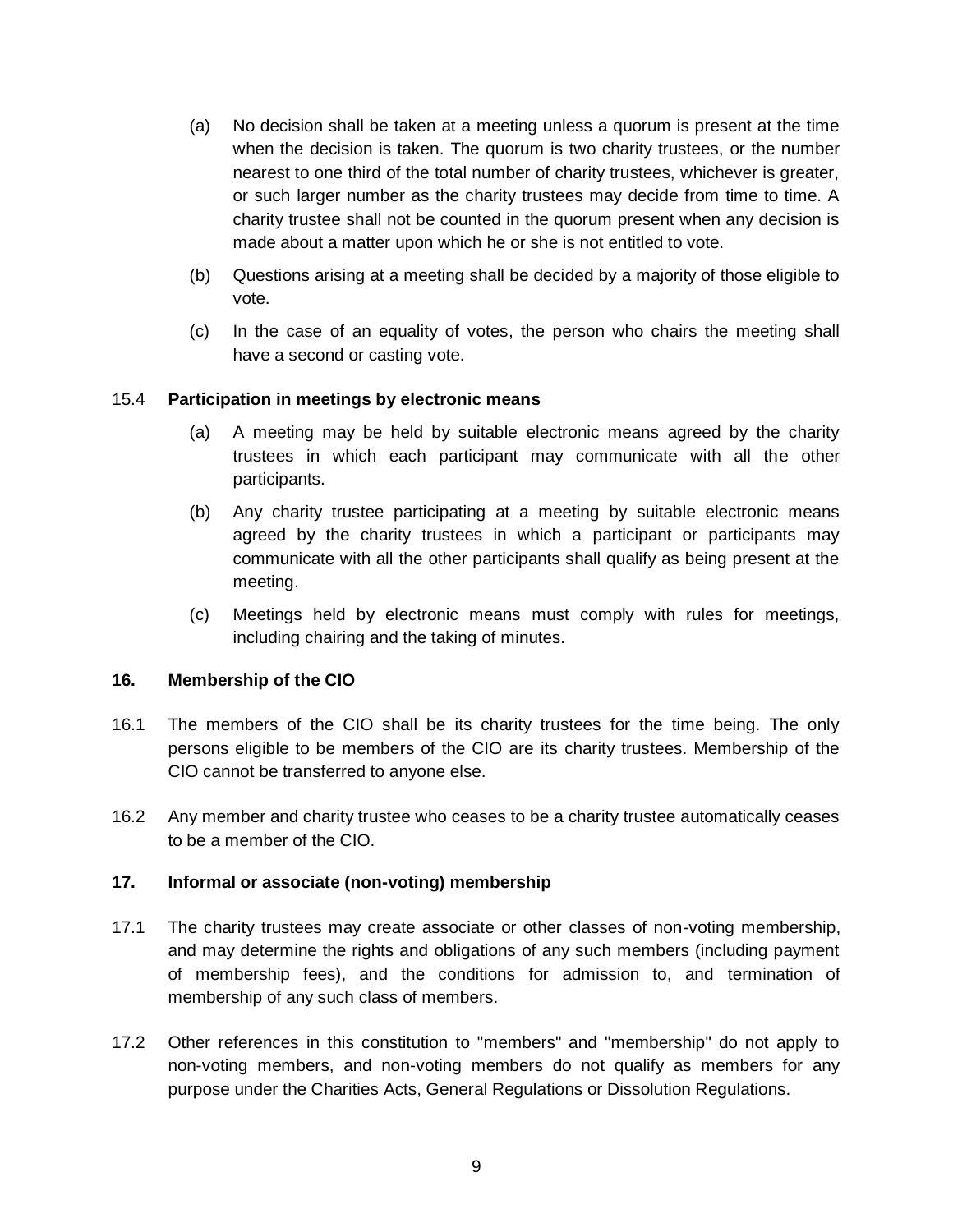# <span id="page-10-2"></span>**18. Decisions which must be made by the members of the CIO**

- <span id="page-10-1"></span>18.1 Any decision to:
	- (a) Amend the constitution of the CIO.
	- (b) Amalgamate the CIO with, or transfer its undertaking to, one or more other CIOs, in accordance with the Charities Act 2011.
	- (c) Wind up or dissolve the CIO (including transferring its business to any other charity).

Must be made by a resolution of the members of the CIO (rather than a resolution of the charity trustees).

- 18.2 Decisions of the members may be made either:
	- (a) By resolution at a general meeting.
	- (b) By resolution in writing, in accordance with clause [18.4.](#page-10-0)
- 18.3 Any decision specified in clause [18.1](#page-10-1) must be made in accordance with the provisions of clause [28](#page-13-0) (Amendment of constitution), clause [29](#page-14-0) (Voluntary winding up or dissolution), or the provisions of the Charities Act 2011, the General Regulations or the Dissolution Regulations as applicable. Those provisions require the resolution to be agreed by a 75% majority of those members voting at a general meeting, or agreed by all members in writing.
- <span id="page-10-0"></span>18.4 Except where a resolution in writing must be agreed by all the members, such a resolution may be agreed by a simple majority of all the members who are entitled to vote on it. Such a resolution shall be effective provided that:
	- (a) A copy of the proposed resolution has been sent to all the members eligible to vote.
	- (b) The required majority of members has signified its agreement to the resolution in a document or documents which are received at the principal office within the period of 28 days beginning with the circulation date. The document signifying a member's agreement must be authenticated by their signature, by a statement of their identity accompanying the document, or in such other manner as the CIO has specified.

The resolution in writing may comprise several copies to which one or more members has signified their agreement. Eligibility to vote on the resolution is limited to members who are members of the CIO on the date when the proposal is first circulated.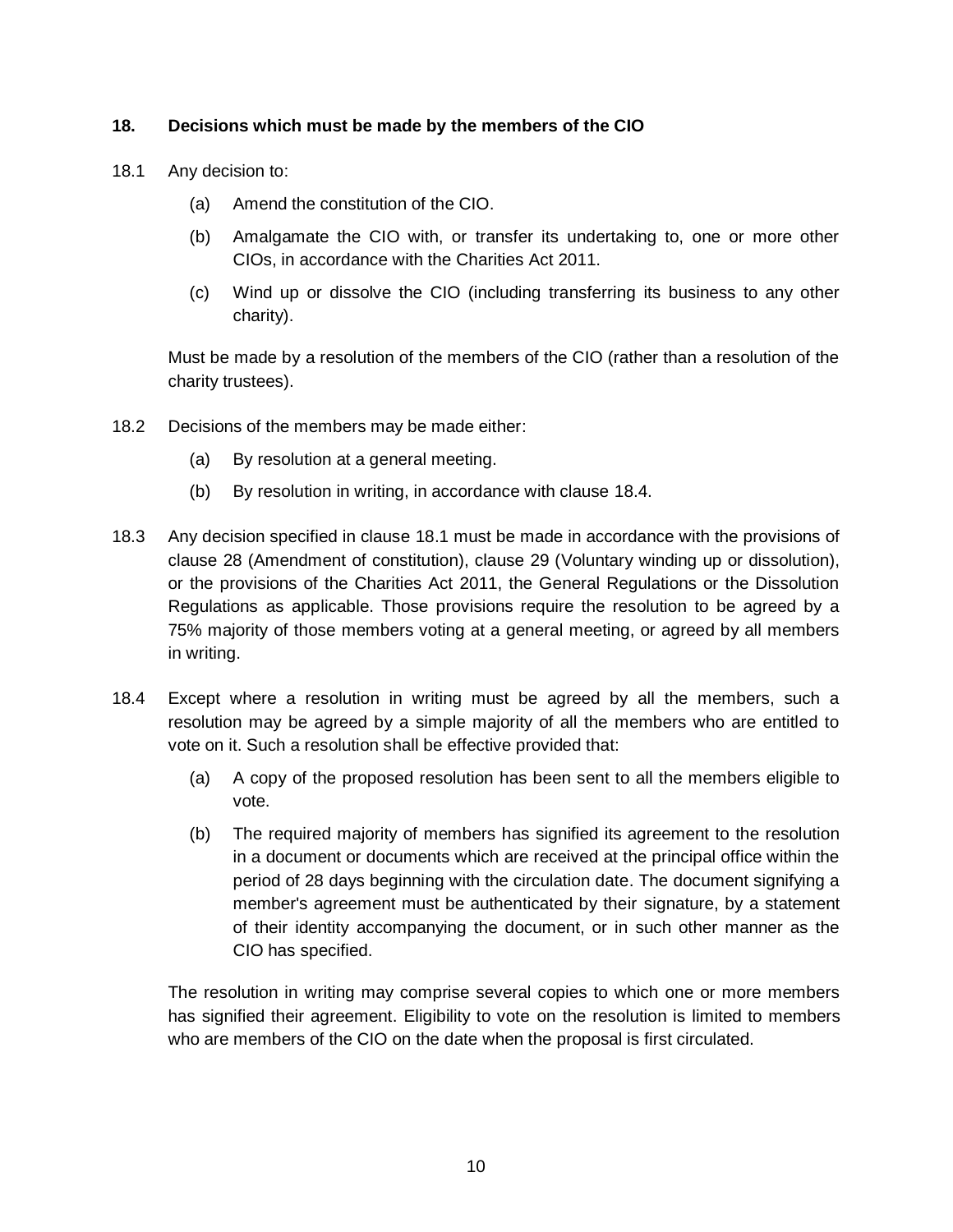## <span id="page-11-1"></span>**19. General meetings of members**

### **19.1 Calling of general meetings of members**

The charity trustees may designate any of their meetings as a general meeting of the members of the CIO. The purpose of such a meeting is to discharge any business which must by law be discharged by a resolution of the members of the CIO as specified in clause [18](#page-10-2) (Decisions which must be made by the members of the CIO).

### **19.2 Notice of general meetings of members**

- (a) The minimum period of notice required to hold a general meeting of the members of the CIO is 14 days.
- (b) Except where a specified period of notice is strictly required by another clause in this constitution, by the Charities Act 2011 or by the General Regulations, a general meeting may be called by shorter notice if it is so agreed by a majority of the members of the CIO.
- (c) Proof that an envelope containing a notice was properly addressed, prepaid and posted; or that an electronic form of notice was properly addressed and sent, shall be conclusive evidence that the notice was given. Notice shall be deemed to be given 48 hours after it was posted or sent.

#### **19.3 Procedure at general meetings of members**

The provisions in clause [15.2](#page-8-0) to clause [15.4](#page-9-0) governing the chairing of meetings, procedure at meetings and participation in meetings by electronic means apply to any general meeting of the members, with all references to charity trustees to be taken as references to members.

### **20. Saving provisions**

- <span id="page-11-0"></span>20.1 Subject to clause [20.2,](#page-12-0) all decisions of the charity trustees, or of a committee of charity trustees, shall be valid notwithstanding the participation in any vote of a charity trustee:
	- (a) who was disqualified from holding office;
	- (b) who had previously retired or who had been obliged by the constitution to vacate office;
	- (c) who was not entitled to vote on the matter, whether by reason of a conflict of interest or otherwise;

If, without the vote of that charity trustee and that charity trustee being counted in the quorum, the decision has been made by a majority of the charity trustees at a quorate meeting.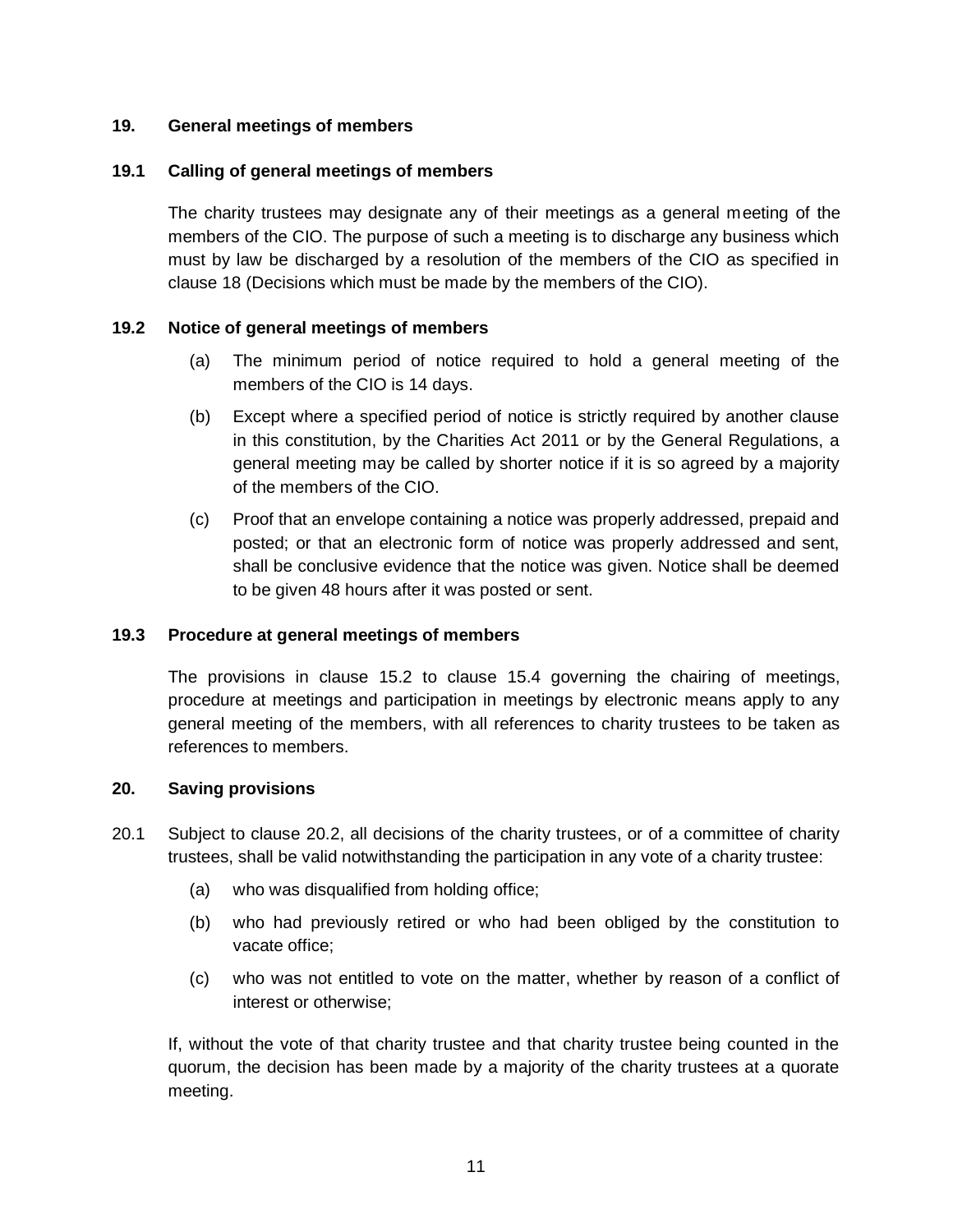<span id="page-12-0"></span>20.2 clause [20.1](#page-11-0) does not permit a charity trustee to keep any benefit that may be conferred upon him or her by a resolution of the charity trustees or of a committee of charity trustees if, but for clause [20.1,](#page-11-0) the resolution would have been void, or if the charity trustee has not complied with clause [7](#page-4-1) (Conflicts of interest and conflicts of loyalty).

### **21. Execution of documents**

- 21.1 The CIO shall execute documents either by signature or by affixing its seal (if it has one).
- 21.2 A document is validly executed by signature if it is signed by at least two of the charity trustees.
- 21.3 If the CIO has a seal:
	- (a) It must comply with the provisions of the General Regulations.
	- (b) The seal must only be used by the authority of the charity trustees or of a committee of charity trustees duly authorised by the charity trustees. The charity trustees may determine who shall sign any document to which the seal is affixed and unless otherwise so determined it shall be signed by two charity trustees.

#### **22. Use of electronic communications**

### **22.1 General**

The CIO will comply with the requirements of the Communications Provisions in the General Regulations and in particular:

- (a) The requirement to provide within 21 days to any member on request a hard copy of any document or information sent to the member otherwise than in hard copy form.
- (b) Any requirements to provide information to the Commission in a particular form or manner.

#### **23. Keeping of Registers**

The CIO must comply with its obligations under the General Regulations in relation to the keeping of, and provision of access to, a (combined) register of its members and charity trustees.

#### **24. Minutes**

The charity trustees must keep minutes of all:

(a) Appointments of officers made by the charity trustees.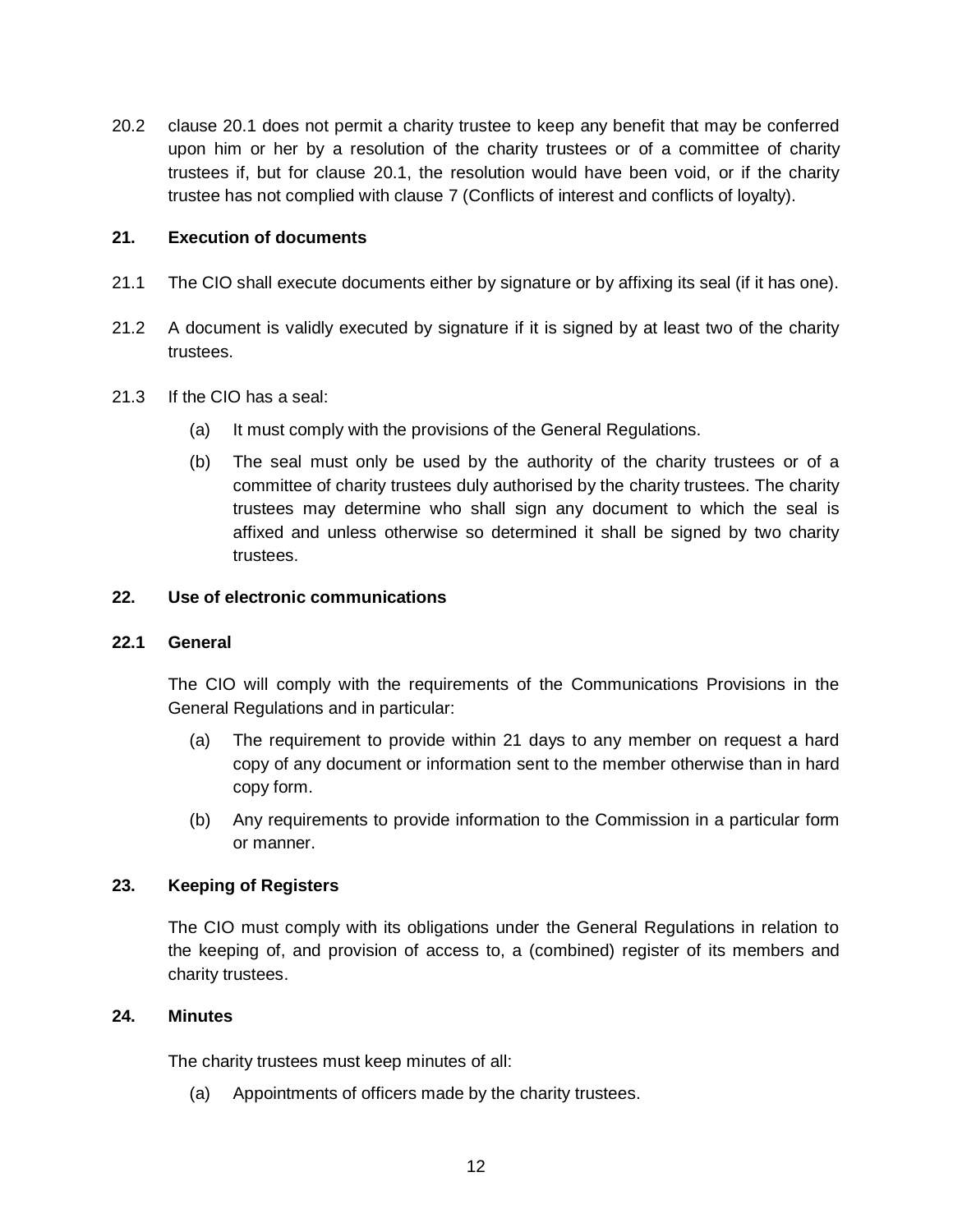- (b) Proceedings at general meetings of the CIO.
- (c) Meetings of the charity trustees and committees of charity trustees including:
	- (i) the names of the trustees present at the meeting;
	- (ii) the decisions made at the meetings; and
	- (iii) where appropriate the reasons for the decisions;
- (d) Decisions made by the charity trustees otherwise than in meetings.

# **25. Accounting records, accounts, annual reports and returns, register maintenance**

- 25.1 The charity trustees must comply with the requirements of the Charities Act 2011 with regard to the keeping of accounting records, to the preparation and scrutiny of statements of account, and to the preparation of annual reports and returns. The statements of account, reports and returns must be sent to the Charity Commission, regardless of the income of the CIO, within 10 months of the financial year end.
- 25.2 The charity trustees must comply with their obligation to inform the Commission within 28 days of any change in the particulars of the CIO entered on the Central Register of Charities.

## **26. Rules**

The charity trustees may from time to time make such reasonable and proper rules or byelaws as they may deem necessary or expedient for the proper conduct and management of the CIO, but such rules or bye laws must not be inconsistent with any provision of this constitution. Copies of any such rules or bye laws currently in force must be made available to any member of the CIO on request.

## **27. Disputes**

If a dispute arises between members of the CIO about the validity or propriety of anything done by the members under this constitution, and the dispute cannot be resolved by agreement, the parties to the dispute must first try in good faith to settle the dispute by mediation before resorting to litigation.

## <span id="page-13-0"></span>**28. Amendment of constitution**

As provided by sections 224-227 of the Charities Act 2011:

- (a) This constitution can only be amended:
	- (i) by resolution agreed in writing by all members of the CIO; or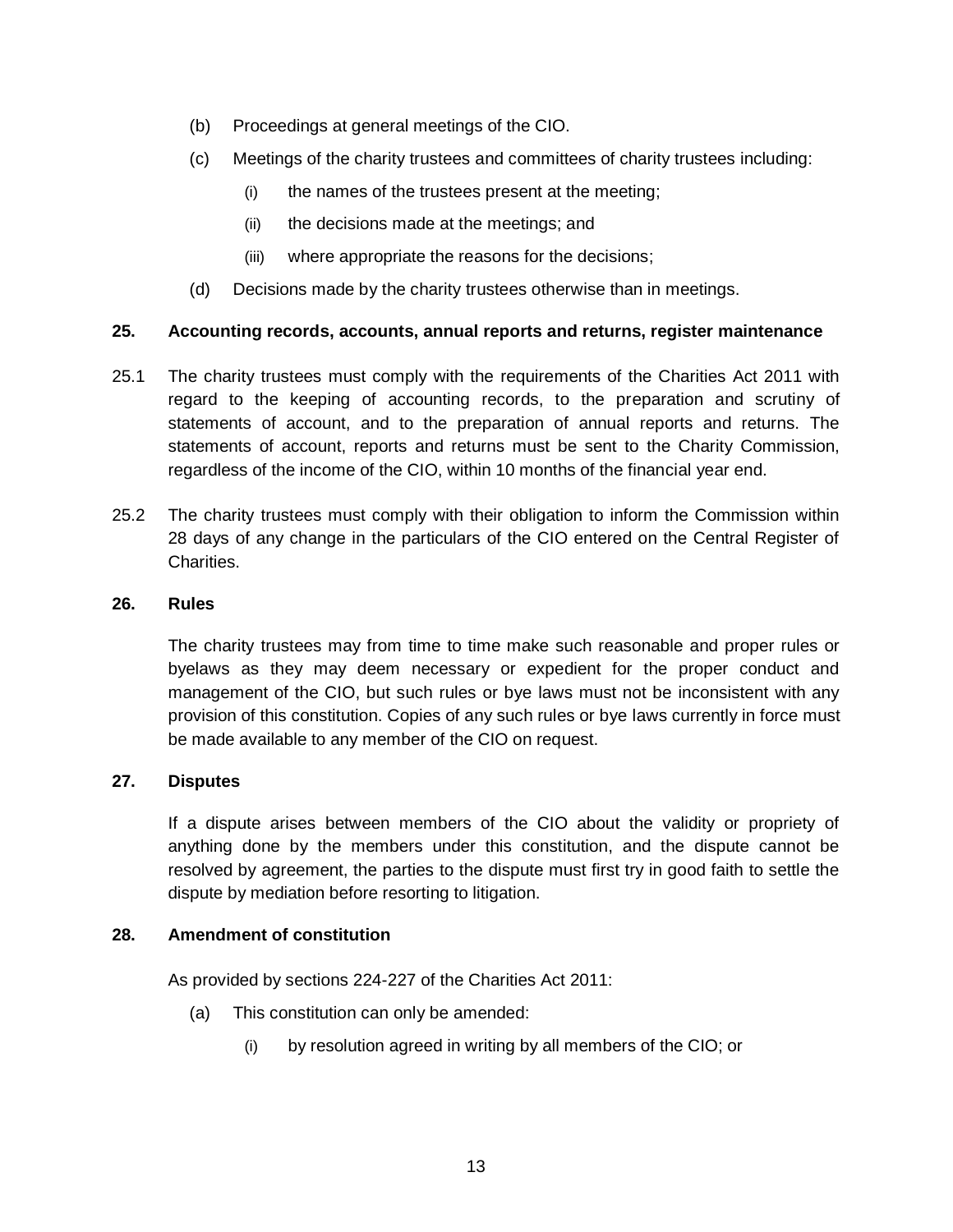- (ii) by a resolution passed by a 75% majority of those voting at a general meeting of the members of the CIO called in accordance with clause [19](#page-11-1) (General meetings of members).
- (b) Any alteration of clause [3](#page-1-0) (Objects), clause [29](#page-14-0) (Voluntary winding up or dissolution), this clause, or of any provision where the alteration would provide authorisation for any benefit to be obtained by charity trustees or members of the CIO or persons connected with them, requires the prior written consent of the Charity Commission.
- (c) No amendment that is inconsistent with the provisions of the Charities Act 2011 or the General Regulations shall be valid.
- (d) A copy of every resolution amending the constitution, together with a copy of the CIO's constitution as amended must be sent to the Commission by the end of the period of 15 days beginning with the date of passing of the resolution, and the amendment does not take effect until it has been recorded in the Register of Charities.

# <span id="page-14-0"></span>**29. Voluntary winding up or dissolution**

- 29.1 As provided by the Dissolution Regulations, the CIO may be dissolved by resolution of its members. Any decision by the members to wind up or dissolve the CIO can only be made:
	- (a) At a general meeting of the members of the CIO called in accordance with clause [19](#page-11-1) (General meetings of members), of which not less than 14 days' notice has been given to those eligible to attend and vote:
		- (i) by a resolution passed by a 75% majority of those voting, or
		- (ii) by a resolution passed by decision taken without a vote and without any expression of dissent in response to the question put to the general meeting; or
	- (b) By a resolution agreed in writing by all members of the CIO.
- 29.2 Subject to the payment of all the CIO's debts:
	- (a) Any resolution for the winding up of the CIO, or for the dissolution of the CIO without winding up, may contain a provision directing how any remaining assets of the CIO shall be applied.
	- (b) If the resolution does not contain such a provision, the charity trustees must decide how any remaining assets of the CIO shall be applied.
	- (c) In either case the remaining assets must be applied for charitable purposes the same as or similar to those of the CIO.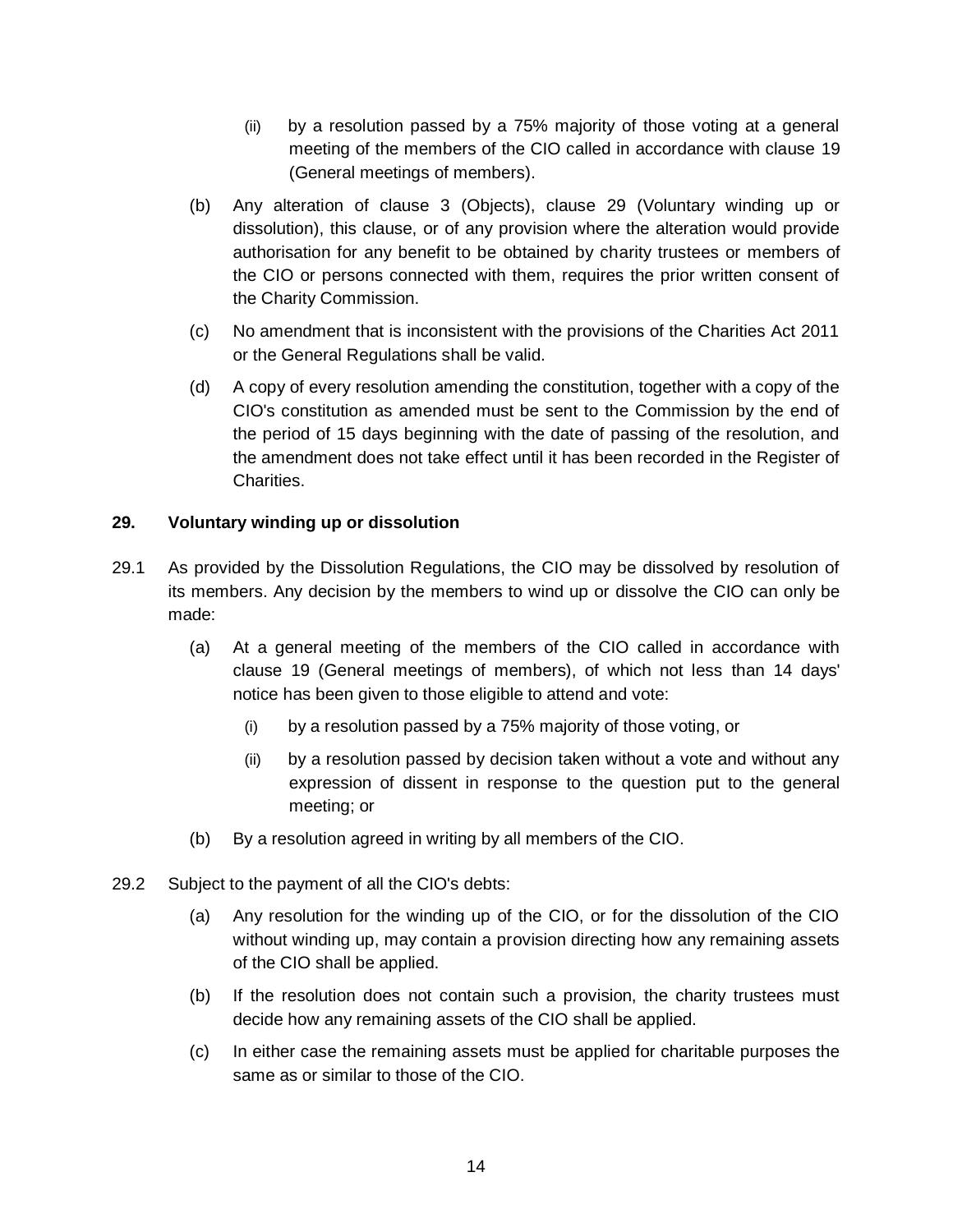- 29.3 The CIO must observe the requirements of the Dissolution Regulations in applying to the Commission for the CIO to be removed from the Register of Charities, and in particular:
	- (a) The charity trustees must send with their application to the Commission:
		- (i) a copy of the resolution passed by the members of the CIO;
		- (ii) a declaration by the charity trustees that any debts and other liabilities of the CIO have been settled or otherwise provided for in full; and
		- (iii) a statement by the charity trustees setting out the way in which any property of the CIO has been or is to be applied prior to its dissolution in accordance with this constitution;
	- (b) The charity trustees must ensure that a copy of the application is sent within seven days to every member and employee of the CIO, and to any charity trustee of the CIO who was not privy to the application.
- 29.4 If the CIO is to be wound up or dissolved in any other circumstances, the provisions of the Dissolution Regulations must be followed.

# <span id="page-15-0"></span>**30. Interpretation**

In this constitution:

#### "**connected person**" means:

- (a) A child, parent, grandchild, grandparent, brother or sister of the charity trustee.
- (b) The spouse or civil partner of the charity trustee or of any person falling within sub-clause (a) above.
- (c) A person carrying on business in partnership with the charity trustee or with any person falling within sub-clause (a) or (b) above.
- (d) An institution which is controlled:
	- (i) by the charity trustee or any connected person falling within sub-clause  $(a)$ ,  $(b)$  or  $(c)$  above; or
	- (ii) by two or more persons falling within sub-clause  $(d)(i)$ , when taken together.
- (e) A body corporate in which:
	- (i) the charity trustee or any connected person falling within sub-clause (a) to (c) has a substantial interest; or
	- (ii) two or more persons falling within sub-clause (e)(i) who, when taken together, have a substantial interest.